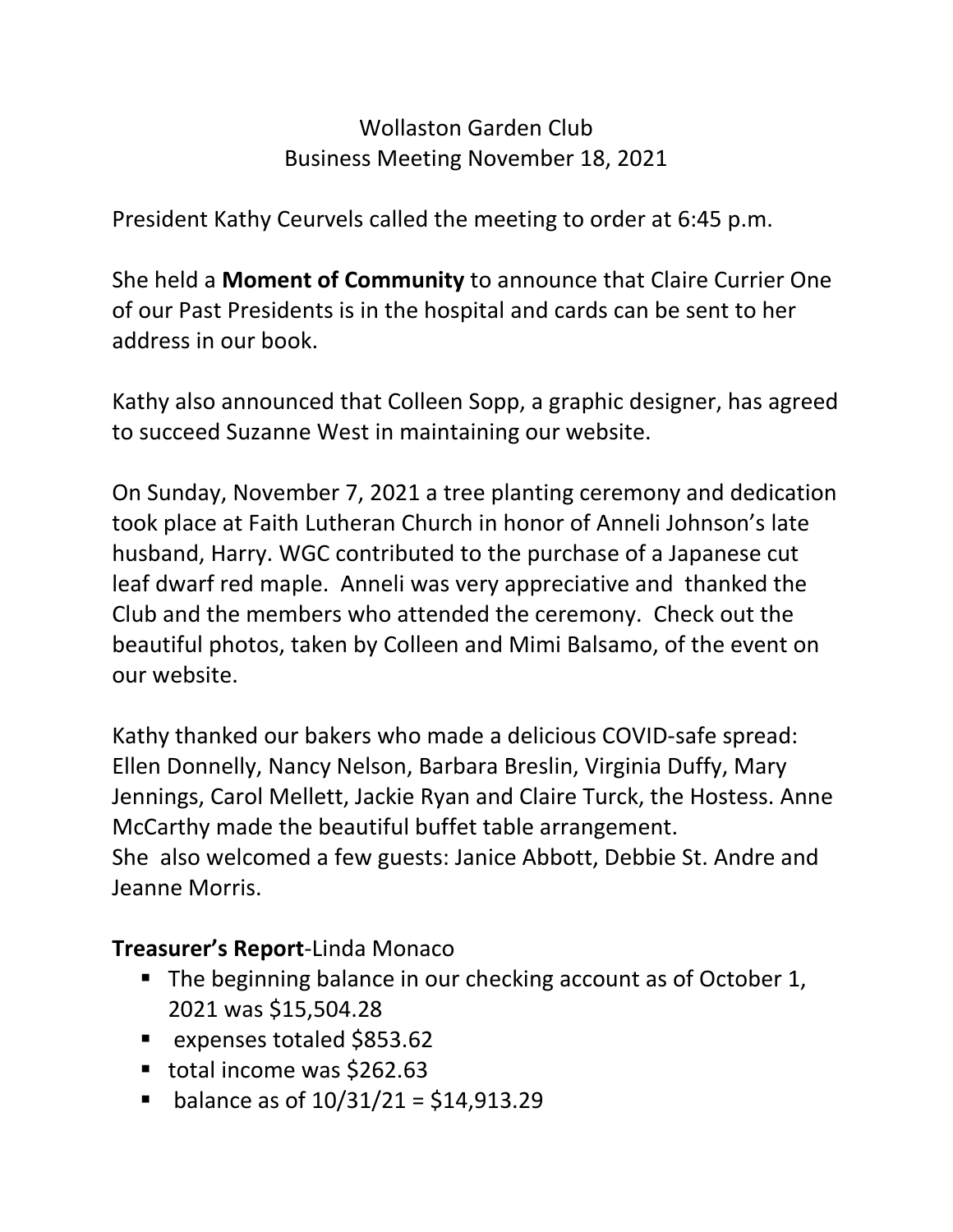- Our 6 month CD is at \$5,903.21 which gained \$1.19 in interest.
- **Signatures will be required on all vouchers going forward.**

## **Greens Sale**- Emily Lebo and Pam McIsaac, Co-Chairs

- Emily reported that from Sunday, November 28-Wednesday, December 1<sup>st</sup> members will be looking for various sites and cutting greens for the Sale. Let Pam or Emily know if you need greens cut from your yard or if you know where to find different greens that we can cut.
- WGC will be making 100 wreaths and not offering any online sales this year.
- **E** Cynthia Lewis will be conducting two wreath-making workshops for members on Thursday, December 2nd.
- Susan Lynch has 30 indoor containers to be decorated and needs 6 or 7 volunteers to decorate them on Thursday or Friday.
- There will also be a flexible flyer sled and other various outdoor containers to decorate.

## **Committee Reports**

- **Garden Therapy** Co-Chair Jackie Ryan along with Clare La Morte
	- o A group from the committee including Gloria Robertson and Marilyn O'Maley along with Jackie and Clare decorated mini pumpkins with fresh flowers this week and on December 9th at 1:30 p.m. will be returning to The Atrium to decorate wreaths with the residents. Volunteers are needed to help so reach out to Jackie or Clare if you are available.

Ann Foresman announced that members can scan the back table to find "treasures" to buy at bargain prices. The items have come from WGC's closet and a shed of donated items. Garden gloves and floral notecard photographs from five gardeners (\$10) are also available and payable to Linda Monaco.